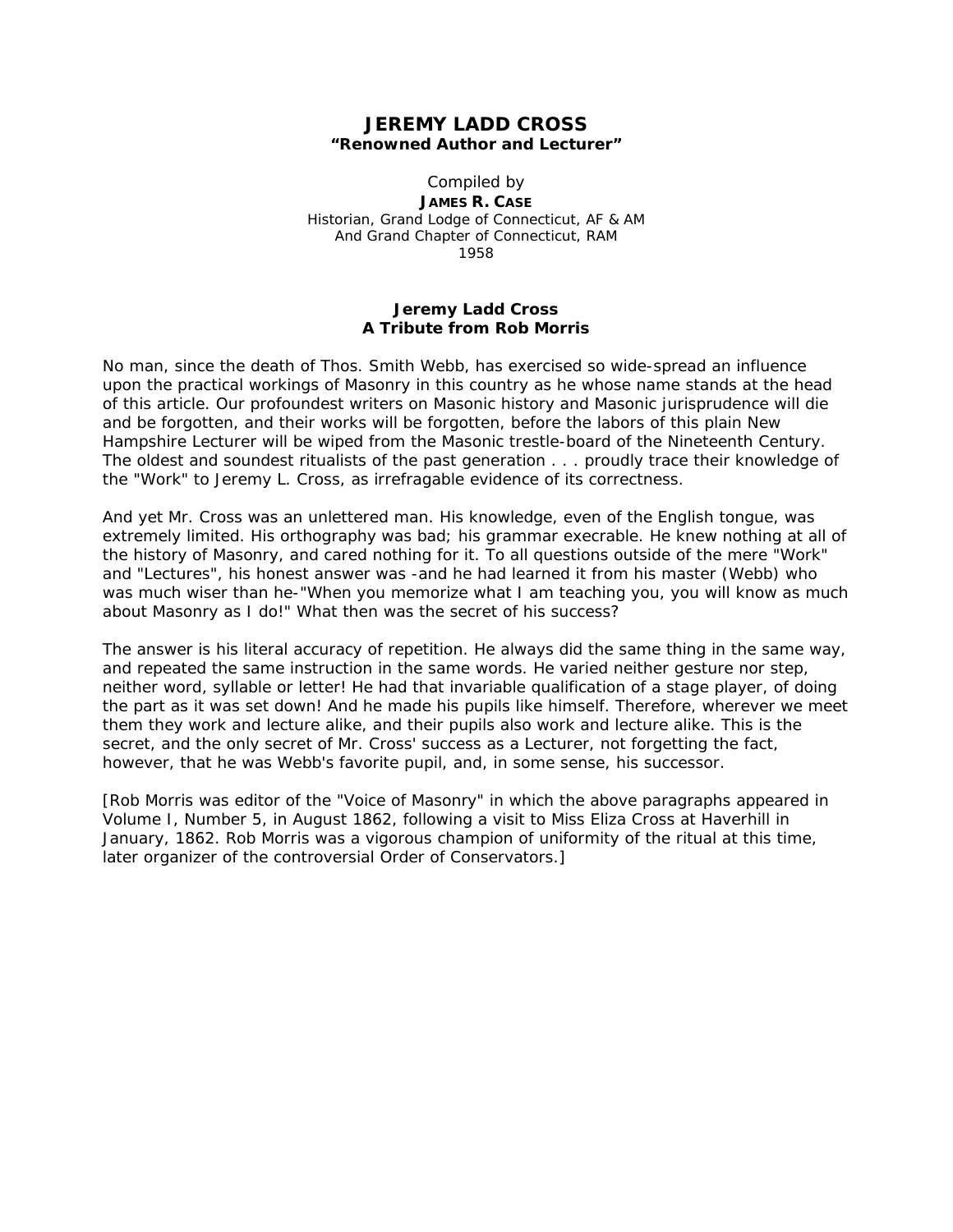### **Bibliographical Notes**

All Masonic encyclopedias since the death of Jeremy Ladd Cross carry short notices of the man and Mason, not always correct and far from complete. He also appears in the Dictionary of American Biography. Other sources of vital information were Whitcher's "History of Haverhill, New Hampshire"; Rob Morris' article in the "Voice of Masonry" Vol. I, 1862; Batchellor's article in "The Granite Monthly" Vol. I n.s. (1888); and the family genealogy by R. T. Cross published in 1913.

Histories of the Scottish Rite in both jurisdictions (as well as Folger's), of Royal Arch Masonry, of the Cryptic Rite, and of the Grand Encampment, Knights Templar, have been checked. Also the Proceedings of Grand Lodges and other grand bodies in New Hampshire, Vermont, Massachusetts, Rhode Island, Connecticut, New York, New Jersey, Pennsylvania, Delaware, Maryland, Virginia, Kentucky and Ohio, as well as those of the general grand bodies.

Original minutes of lodges, chapters, councils and commanderies, whenever it seemed pertinent, have been re-examined in person or by proxy. The archives of several Grand Lodges, historical societies, libraries and universities have been explored, but certainly not exhausted.

Other records consulted were the 1790 census lists; probate, land and vital records in several communities; the New York City directories; and the memoirs of Henry Fowle in the "Freemasons Monthly Magazine" for 1865-66.

An effort is being made to check particular lodge records in New York City between 1833 and 1853 but it is not believed that any important details will be uncovered.

The compiler will be pleased to receive any additional data of value which the reader may come across.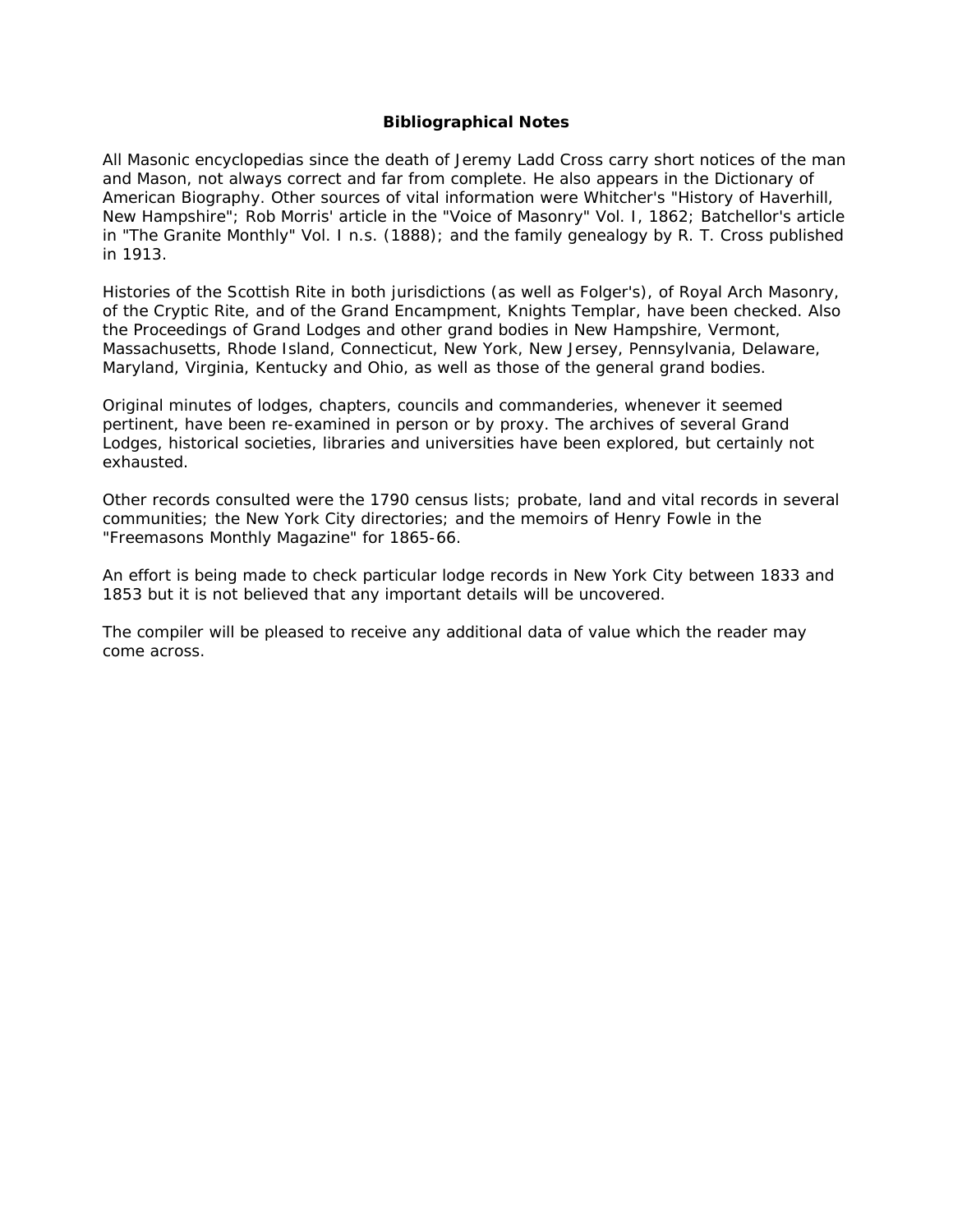#### **Foreword**

The meteoric career of Jeremy Ladd Cross, "one of the most active and picturesque" among the pioneer lecturers of American Freemasonry, has long since been a matter of interest to the undersigned. During ten years of peripatetic teaching Cross propagated the work, ritual and lectures throughout nearly all grand jurisdictions then organized in the United States. His "True Masonic Chart" first trade use of pictured emblems as an aid to monitorial instruction. But after not much more than a single decade he dropped out of sight as an active instructor. The ritual, etc., which he taught and printed had such a "profound influence on the practical workings of Masonry in this country" that it still endures, nearly a century and a half later.

He had detractors, it is true. He has been called a "degree peddler", but as Lobingier points out, the cryptic degrees which he "sold" had not, up until this time, been given in regular bodies, although he established many such and thus regularized the "rite" by prescription. He was but one of numerous roving deputies or lecturers, who, with the knowledge and endorsement of grand officers, supported themselves from fees received for whatever they taught. The system may have been bad when viewed in the light of present day procedure, but at the time it was a practice generally condoned, endorsed and even approved. In Connecticut it was adopted by Grand Lodge action and financing.

The standing of Cross in the Ancient and Accepted Rite was for a time in question, but the great Albert Pike himself absolved Cross of any counterfeiting or irregularity, although all the circumstances are not yet fully revealed. His relationship to the "Atwood Council" has been explained as more or less of an imposition as will appear more fully in the text.

Why Cross retired from the floor all of a sudden, leaving the field to possibly more industrious competitors, has not been made wholly clear. Neither can we fill in, as completely as we would like to, the story of the twenty years or more he passed in New York City.

At the urging of several associates who wished to see the results of my research in a separate pamphlet, I have undertaken to bring the known facts in the life career of Jeremy Ladd Cross into better focus. This has been done by carefully trying all available printed matter, and much manuscript material, with verification at the source to whatever extent was necessary, or feasible. The results are far from complete or completely satisfactory, and some points may yet be in question. But what follows represents my considered finding at this date.

So many individuals have interested themselves in this project, and have given me help and encouragement that I refrain from trying to list them all by name. My appreciation is all the greater. The source materials for this pamphlet are listed on another page before the text, and usually referred to therein by direct mention of the author. Footnotes do not facilitate easy scanning of the text by the casual reader, for whom this publication is intended.

In the hope that this presentation may meet with general approbation, and inviting comment or criticism, the writer offers it for the judgment of the reading craft.

JAMES R. CASE.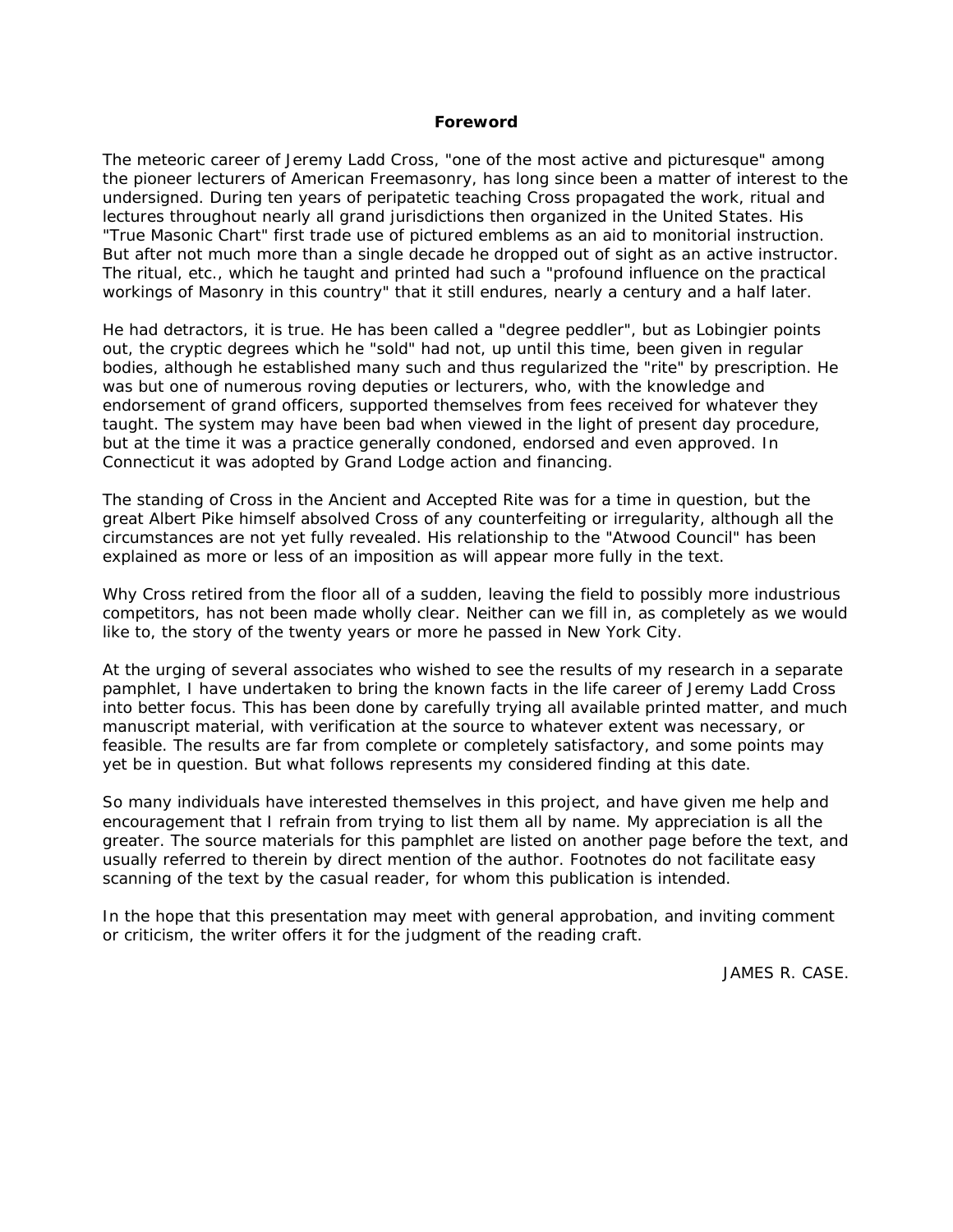### **JEREMY LADD CROSS**

New Hampshire lodges have brought to Masonic light many brethren whose influence in the fraternity was felt far beyond the borders of the Granite State. Thos. Smith Webb, that "masterful voice in Masonry" was made in Rising Sun Lodge at Keene in 1790. This "Prince of Masonic workmen" redesigned and elaborated the succession of Lodge, Chapter and Commandery degrees into the "American Rite". The "favorite pupil and successor" of Webb was Jeremy Ladd Cross, made a Mason in old St. John's Lodge at Portsmouth in 1808. A "renowned lecturer and author", he became a "foremost teacher and propagandist of the cryptic" degrees and introduced pictures of the emblems into the handbooks which he published. Both men have been accused of commercializing their talents at the expense of their brethren, but when viewed in retrospect, their accomplishments far overshadow the small financial advantage they may have gained.

Cross himself, in an appendix to the 16th edition of his monitor, explains that after the Grand Lodges of the several States had declared themselves free and independent, and the General Grand Chapter had been organized, it was deemed advisable to adopt a regular and uniform system of lecturing and work. In order to accomplish this great desideratum expert workmen from various parts of the country met together. The work was completed and adopted fully by the year 1810. Cross adds that about that time he commenced his lecturing in the New England States "with all those bright and well informed Masons". They had selected and arranged a system, taking the Ancient York Rite for a standard, selecting from the Scottish Rite those things which approximated the former, and out of the two they formed a complete and beautiful set of lectures. After some years in the New England States, Cross went South and West sanctioned as a lecturer by the General Grand Chapter officers, and those of many other grand bodies, being warmly received wherever he sojourned. Thus the mode of lecturing and work as disseminated by Cross became nearly universal throughout the United States.

While he nowhere mentions it as his native town, Haverhill, New Hampshire, was the probable birthplace of Jeremy Ladd Cross. His father, William (1743-1843), was a native of Haverhill, Massachusetts, who removed to Portsmouth, New Hampshire, sometime before the Revolutionary War, as he was credited to that town for his services as a militiaman, and was later pensioned on that basis. William married Abigail Ladd (1744-1841) at some presently undetermined time and place, but as she was one of the Haverhill, New Hampshire, Ladds, it was probably in that town. Neither the marriage nor intention show on the local records but in a new settlement there may have been an omission. The 1790 census lists William Cross in Haverhill, New Hampshire, with wife and four children. The vital records in Haverhill, Massachusetts, lack any mention of Jeremy's birth or the marriage of his parents. Since the Haverhill in New Hampshire was settled and named by pioneer families from the Massachusetts town, the confusion of the two Haverhills by some earlier biographers can be readily understood. Jeremy's birthday was 25 June 1783.

Young Cross appears to have become a hatter's apprentice and, as a fellow of the craft or a journeyman, worked in several places. He mentions residing with a religious family at Lebanon, New Hampshire, in 1801, and then apparently gravitated to Portsmouth, the social and commercial capital of the State. One authority says he became junior partner in a business venture there while yet in his teens, perhaps with a cousin Daniel Ladd. He presumably followed his trade until he found his lecturing a sustaining activity.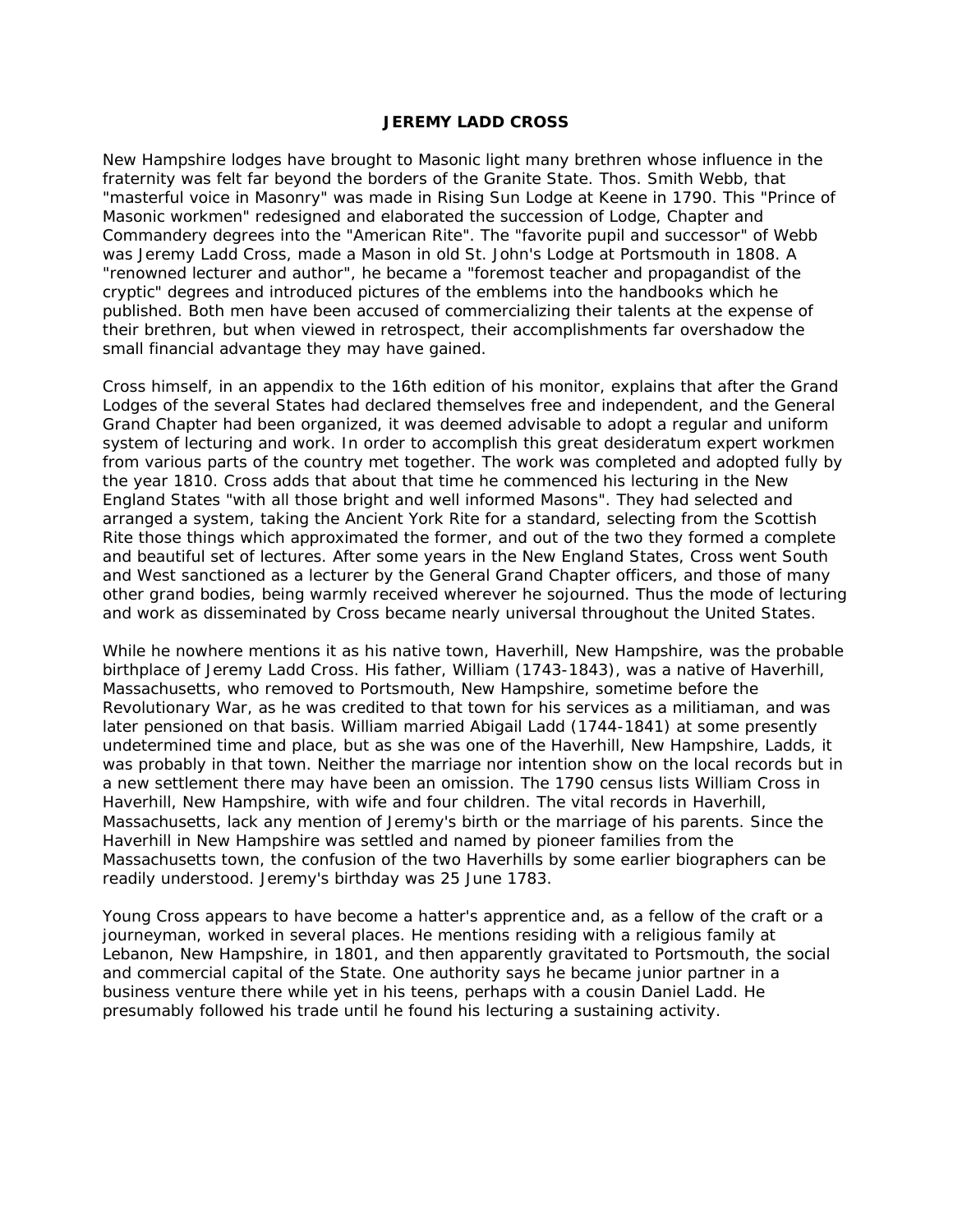It was from Portsmouth in July 1807 (when he was 24 years old) that Jeremy wrote as follows to his father, then secretary of Union Lodge, No. 10, at Haverhill –

Dear Parent:

At the next Lodge in this town, I shall put in my petition to join them, and so I give you this notice. I am informed there will be no difficulty, and I think I had as well try now as ever.

This from your dutiful son, Jeremy L. Cross.

There apparently was no difficulty, as he was made an Entered Apprentice 2 September 1807, passed 6 April 1808 and raised 6 June 1808, the time lapse apparently being in accordance with constitutional requirements then existing in New Hampshire. He served as Steward or Deacon for the next few years, being present at Grand Lodge 26 June 1810, the only time he is named in Grand Lodge Proceedings. St. John's Lodge still has in its possession a Grand Lodge certificate of Cross' regularity, with appropriate signatures but lacking dates, partially made out but apparently not delivered. There is no mention of Cross in the minutes of St. John's Lodge after he demitted in 1813.

At that time he was about to start out as a lecturer, having a certificate under date of 1 November 1813 reading as follows -

To the Fraternity of Free and Accepted Masons

Brethren:- I hereby certify that I have duly examined our trusty and faithful Bro. Jeremiah L. Cross, and find him well acquainted with the Lectures on the three first Degrees of Masonry, according to the Prestonian Arrangement as received, sanctioned and directed to be taught by the Grand Lodge of New Hampshire, and recommend him as fully competent to teach the same.

Stephen Blanchard

Grand Lecturer of the Grand Lodge of New Hampshire. Hopkinton, Nov. 1, A. L. 5813.

On 27 September, 1814, he was in Lancaster, New Hampshire, and at the revival of North Star Lodge sat as Senior Deacon. October 25th the Lodge voted to discharge him as a member, but he was present on the 21st and 23rd of February 1815, and was later voted an honorarium of \$10 for his meritorious services. Writing to Blanchard, Jeremy reported that the Masons in the northern part of the State who were once blest with a few rays of Masonic light when at its meridian height, had lost it through forgetfulness and contention, but by close application he had communicated to them a part of the light and knowledge Blanchard had stamped upon his mind, and had reorganized them.

On 9 August, 1814, he had been advanced in Aurora Mark Lodge at Bradford, Vermont. On 15 July 1815 he was exalted in Champlain Chapter, Royal Arch Masons, at St. Albans, Vermont, it being agreed that he would "take his fees in lecturing on the lower degrees". According to his own statement he visited New York City during 1815, "received the Ineffable and Sublime degrees and was regularly constituted and appointed by the Supreme Council, a Sovereign Grand Inspector General, Thirty-third and last degree, and received as a member of said Council".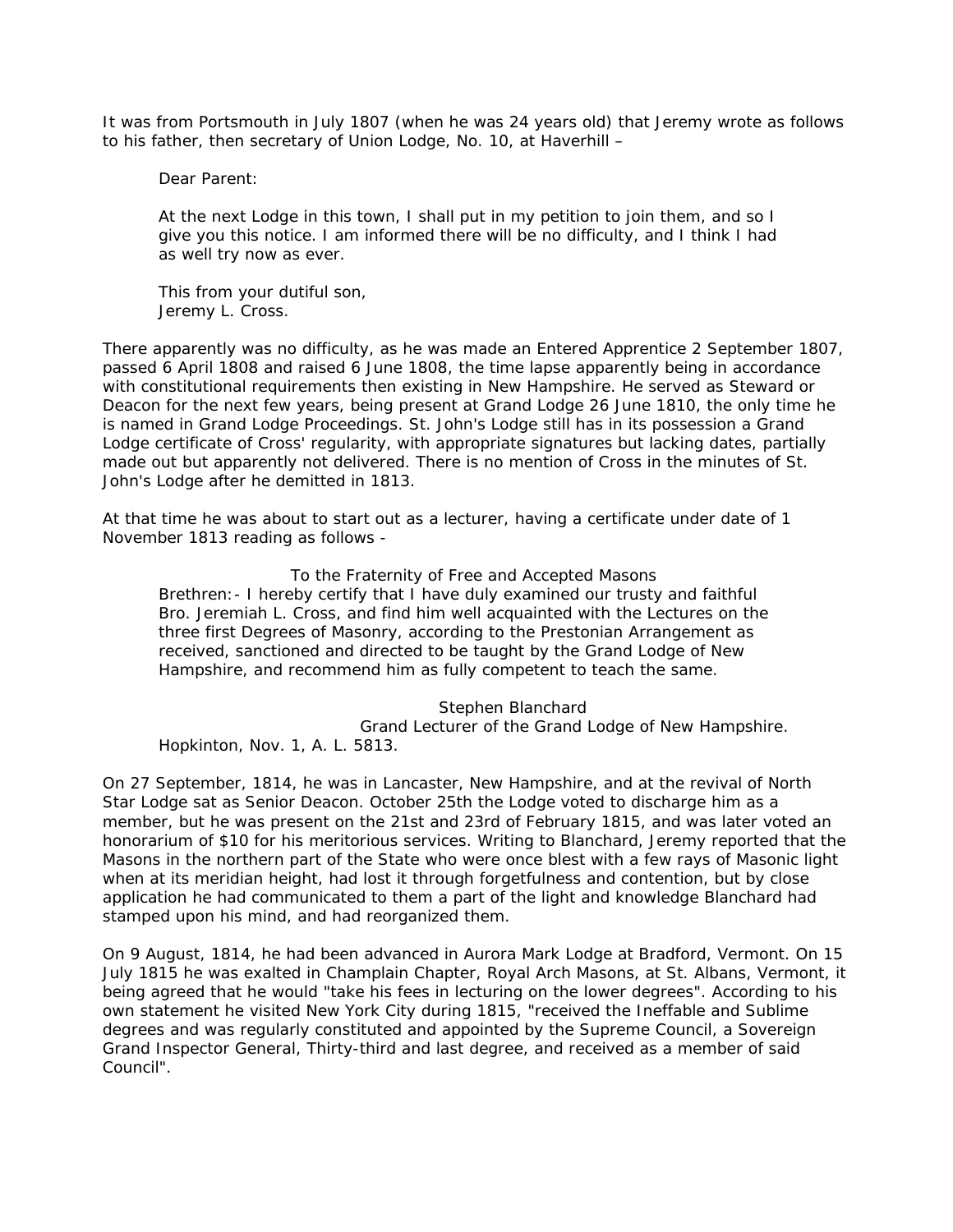The lodge ritual which Cross first taught in New Hampshire and Vermont was the Webb arrangement of the Prestonian lectures, modified by Fowle and Gleason in Boston, and standard in old St. John's Lodge when Cross was made a Mason and served as Deacon. It had been introduced there by the Worshipful Master, Reverend George Richards, who with John Harris (later Grand Master) and the Grand Secretary had composed a committee to agree with Massachusetts on uniform work. The Massachusetts conferees included Henry Fowle and Benjamin Gleason.

Henry Fowle was an associate of Webb in organizing the General Grand Chapter and Knight Templary in Massachusetts and the northeast. He was also active in developing the Massachusetts ritual, demitting from the Lodge of Saint Andrew and organizing Mount Lebanon Lodge with that purpose in mind, according to his memoirs. Benjamin Gleason was a native of Boston and a graduate of Brown University at Providence in 1802. Made a Mason in the Lodge of Saint Andrew at Boston in 1801, he became a student of Webb in the latter's school of instruction which the great ritualist was conducting at Providence. He was closely associated with Fowle in Mt. Lebanon Lodge, and in 1806 was the salaried grand visiting lecturer of the Grand Lodge of Massachusetts. Webb was a grand officer in Rhode Island, becoming Grand Master 1812-14, but is only mentioned by name in the Massachusetts Grand Lodge Proceedings once, as a visitor. The New Hampshire Proceedings mention him only on one occasion when the sitting Grand Master made some uncomplimentary remarks about Webb's fanciful degrees.

This Massachusetts-New Hampshire work was taught in Vermont by Jonathan Nye, and also by John Barney who carried it west to Ohio, lower Canada and beyond, with his variations. It was taken by James Cushman to Virginia and to the south eastern States by Perez Snell, John Barker and Moses Holbrook. Cross carried it along the Middle Atlantic coastal States and down the Ohio and Mississippi Rivers. With the modifications which necessarily take place over a period of 150 years while it spread into forty or more grand jurisdictions, it is basically universal in the United States today, Pennsylvania excepted.

Masonic lecturers in the early 1800's seem to have acquired all the degrees of which they could possess themselves, and even to have invented some. In turn they conferred the side degrees on each other freely, and on others for a price. It is no different with the possessors or inventors of certain side degrees or side shows today. Gleason had obtained the Royal Master Degree (among others), probably from Thomas Lowndes in New York, and was an early visitor to Tyrian Council of Royal Masters at Hopkinton, New Hampshire, of which John Harris and Stephen Blanchard had been co-organizers in 1815. Here Cross may have obtained the Royal Master Degree, or it could have "opened to him" during a visit to Boston. No records have been found to support either conjecture. When in Philadelphia the following Summer he learned that Pennsylvania Royal Arch Masons had introduced this degree to fill the "void . . . from Master to the Arch" and this was not commented on as anything new or strange. The only mention of the Royal Master Degree in his diary is on 21 March 1818 when it was communicated (with the Select) to Companion Stowe at Middletown, Connecticut. In a memoir printed in the 1851 edition of his Monitor, Cross says that "early in 1816 . . . (he) received from Brothers Eckles and Niles, a warrant to confer the Royal and Select Degrees and to establish Councils". His memory in 1851 was probably no more accurate than matters of record in 1816.

By this time Cross had covered New Hampshire and Vermont, and now turned his thoughts and steps southward. In May 1816 he appeared at Providence in order to "perfect himself in the Chapter work". After concentrating on the ritual there, he went to New York for the General Grand Chapter convention in company with Webb, Fowle and John Snow among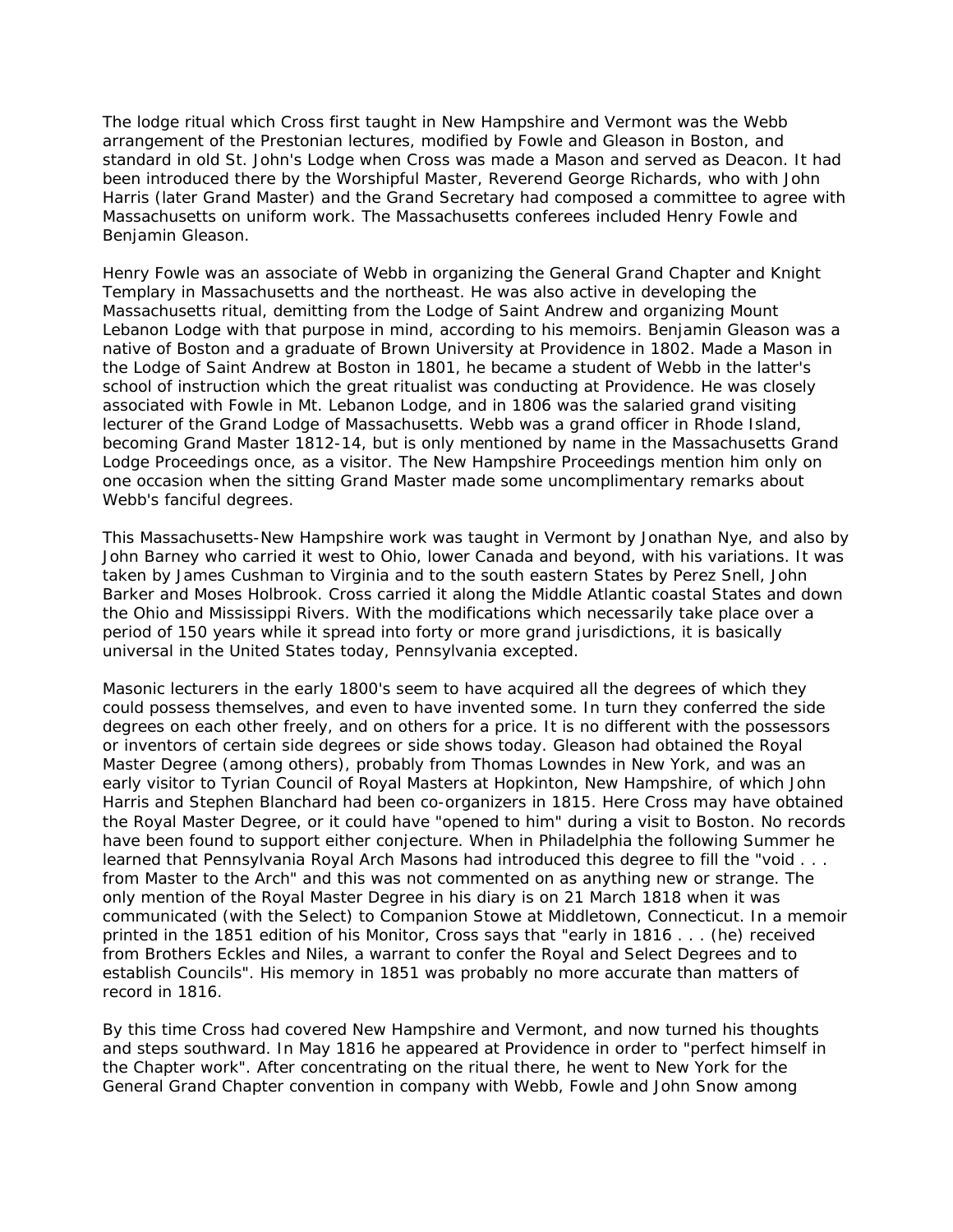others. Henry Fowle left a vivid account of the trip made by a mixed party of forty by special packet from Providence down the Sound to New York.

Cross here made the acquaintances of Philip P. Eckel from Baltimore and John Hart Lynde of New Haven, both of which were to be most rewarding. He also fortified himself with a certificate of proficiency signed by the officers of the General Grand Chapter as such, and in their several other capacities, a copy of which prefaced the first edition of his "True Monitor". This was the basis of the erroneous idea that he was a General Grand Lecturer of the General Grand Chapter of Royal Arch Masons, although he held no such appointment.

Cross went along to Philadelphia in the group under leadership of Webb which endeavored to effect a union with the Knight Templar organization there. This mission had no success and returned to New York to organize the Grand Encampment, Jeremy meanwhile starting out on his own. lie had received the approval of the New Jersey Grand Lodge officers for his system of work, but found the authorities in Philadelphia "ignorant and obstinate". He began by "taking in all the several Lodges and Chapters in New Jersey" and passing through "Delaware lecturing in all the Lodges and Chapters".

Cross made his way to Baltimore, obtained the Select Master Degree from Eckel, and with it the authority to communicate the same to any group of nine Royal Arch Masons. Ile also received the endorsement of the Maryland Grand Lodge officers as lecturer on the Lodge degrees. Setting out for the West and South he left a long trail of visitations and lecturing in Kentucky. Ohio, Indiana, Mississippi and Louisiana. "While at Cincinnati, Frankfort and Lexington he was joined by Thomas Smith Webb and J. Snow", he stated many years later, but it may have been the other way around. One writer says he was not only interested in a uniform ritual but also in a General Grand Lodge and conferred with Henry Clay on that subject while in Kentucky. At Memphis he instituted a Chapter, organized somewhat earlier by Gleason, in his report adding the significant remark that he did not communicate the Order of High Priesthood, as he had not received it regularly. There is no record to show that Jeremy L. Cross was ever elected to preside over any Lodge or Chapter. In New Orleans he found most of the lodges modern, French or clandestine but he said. was "received and acknowledged by the Consistory, presented with a full and perfect set of all the degrees, their history, accompanied by the drawings, emblems, seals, &c."

At the end of a year he was back in Baltimore and was now empowered to charter Councils of Select Masters which he had informally organized, or those he might form thereafter. In asking for that authority he wrote significantly "There are so many of these little Degrees that are given by anyone and in any place which are of no consequence that the Brethren have but little confidence in this unless it has the appearance of some kind of sanction, and I think those who receive it would not make sufficient application to perfect themselves in the History, Work and Lectures unless there was an inducement held out for an office in the Council". Rob Morris added the comment "Is not human nature the same in all ages?".

On his way home to New Hampshire for the Summer he paused here and there, organizing a Council at Newcastle, Delaware, another at Windsor, Vermont, in July and one at Bradford, Vermont, in August. As he headed South again early in the Fall he visited old friends and associates in Hopkinton, where he says he "had formerly spent several months". Here he established a Select Master's Council and did the same at Boston, where he also received the approval of the Massachusetts Grand Lodge officers for the several Lodge degrees as he was teaching them. At Providence he again visited Webb and also obtained the endorsement of the Rhode Island Grand Lodge officers. At Hartford he failed to impress the Grand Master and Grand Secretary of Connecticut, whom he found to have little of the "Masonic fire", and then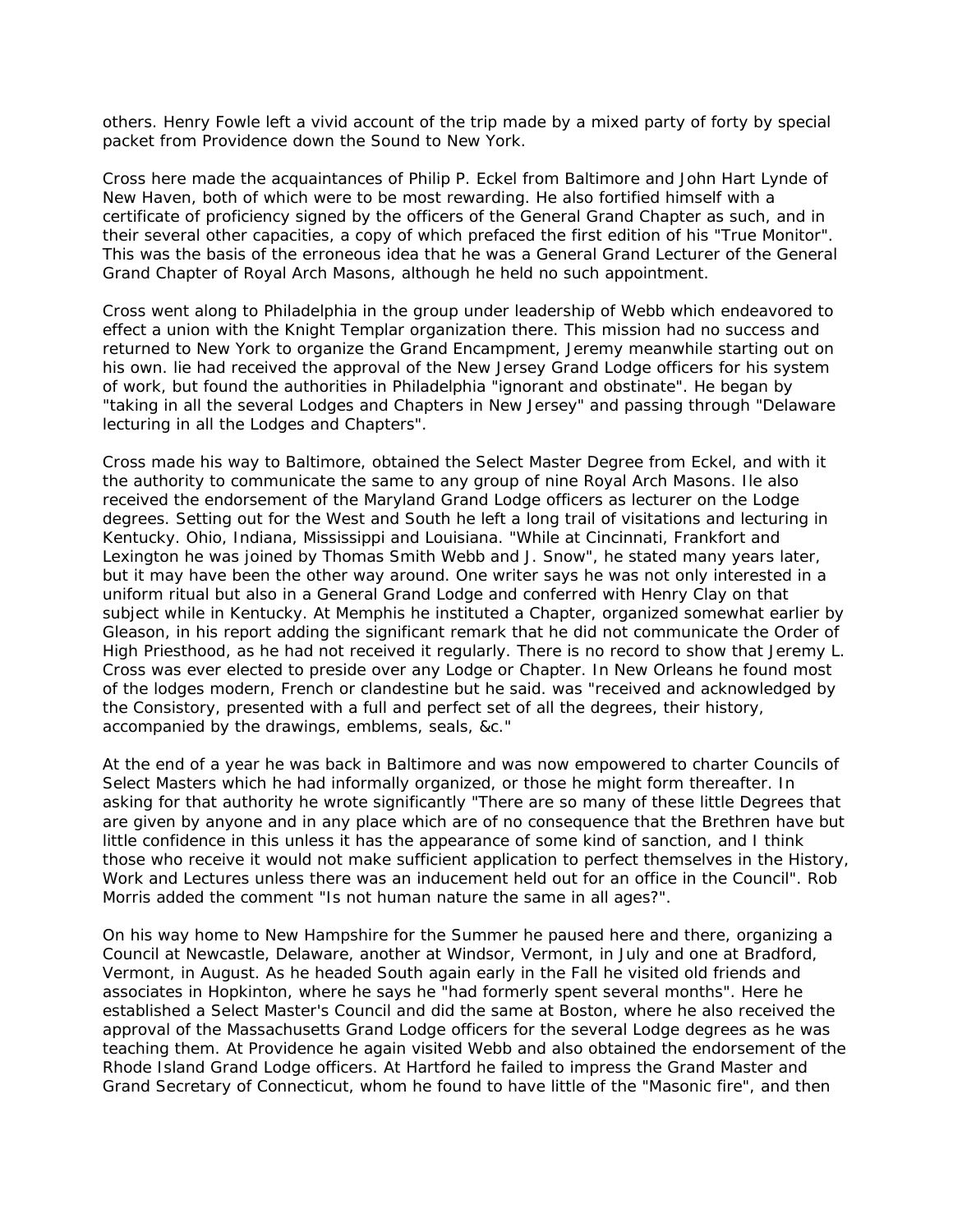went to New Haven for a business conference with John Hart Lynde before he headed for Virginia.

Tarrying here and there as he went along, and probably picking up his passage money, he established Councils of Select Masters at Bridgeton, New Jersey, and at Dover, Milford and Laurel in Delaware. December found him in Richmond, Virginia, where he met with the "Working committee" of the Grand Lodge and received their endorsement of his work and ritual. On Christmas Day, 1817, he organized a Select Masters Council at Richmond, the first T. I. M. being none other than John Dove, who later said Cross was paid 85 by each man who received the degree and \$40 for the charter. He was at Fredericksburg for St. John's Day and then went back to New Haven, where he was to spend the next 15 years.

John Hart Lynde had been taken suddenly by the Grim Reaper, but apparently had made an opportunity for Cross to cultivate the Connecticut field intensively, and may have been the original contact with Amos Doolittle, the engraver. During February and March Cross visited the Royal Arch Chapters and organized Select Masters' Councils at Hartford, Ashford, Norwich, New London, Colchester, Middletown and Stamford. Some idea of the financial arrangements can be learned from the entry in his diary that he received \$55 for seven days' work at New London. In Norwich he made the acquaintance of James Cushman, an apt pupil and protégé who lectured and organized Masonic bodies in Virginia and neighboring States, ending his career in New Jersey. Incidentally- Cross notes that at Middletown, Connecticut, Commodore McDonough was among his listeners, "a verry plain sociable man".

 At the Grand Lodge Communication in Hartford 10 May 1818 a new Grand Master having rekindled the "Masonic fire", Cross was appointed Grand Lecturer, and authorized to visit and instruct the several lodges, the fee not to exceed \$10, which each lodge was to pay in to the grand treasury, and in return be entitled to not more than two and one-half days' instruction. Meanwhile he had engaged Doolittle to engrave a plate for a Royal Arch apron. After a brief trip to his Haverhill home he settled down in New Haven. Already planning a Monitor patterned after Webb's, but with pictures, he worked with Doolittle in drafting designs for the emblems. On 5 November 1818 he affiliated with Hiram Lodge in New Haven. He had in the few weeks preceding organized Select Masters' Councils in Canterbury, New Haven and Newtown.

 Dr. Albert G. Mackey, the great Masonic authority and scholar of the mid nineteenth century says of the Monitor put out by Cross that it was, "in nearly all its parts, a mere transcript of the Monitor of Webb, the first edition of which was published in 1797. Webb, it is true, took the same liberty with Preston, from whose Illustrations of Masonry he borrowed largely. The engraving of the emblems constituted, however, an entirely new and original feature in the Hieroglyphic Chart, and as furnishing aids to the memory, rendered the book of Cross at once very popular; so much so, indeed, , hat, for a long time it almost altogether superseded that. of Webb".

 The first edition of the "True Masonic Chart or Hieroglyphic Monitor" came off the press in 1819, but proved such a success that Cross himself put out as many as twelve editions, while with expiration or sale of copyright and death of the originator, many more appeared with modifications by the numerous "co-authors". In the first edition there appears in print and pictorial representation the "Weeping Virgin", which Cross is by some credited with having originated and introduced into the lectures. However, the inspiration seems to have come from the funeral insignia carried on a float at the Washington Commemorative Funeral Observance organized by the Grand Lodge of Massachusetts 11 February 1800. From the language used in the explanatory lecture, it was most probably developed by Gleason, if we can judge by the classical references. The illustration used in the first printing carried the credit line "Design'd & Engraved by A. Doolittle".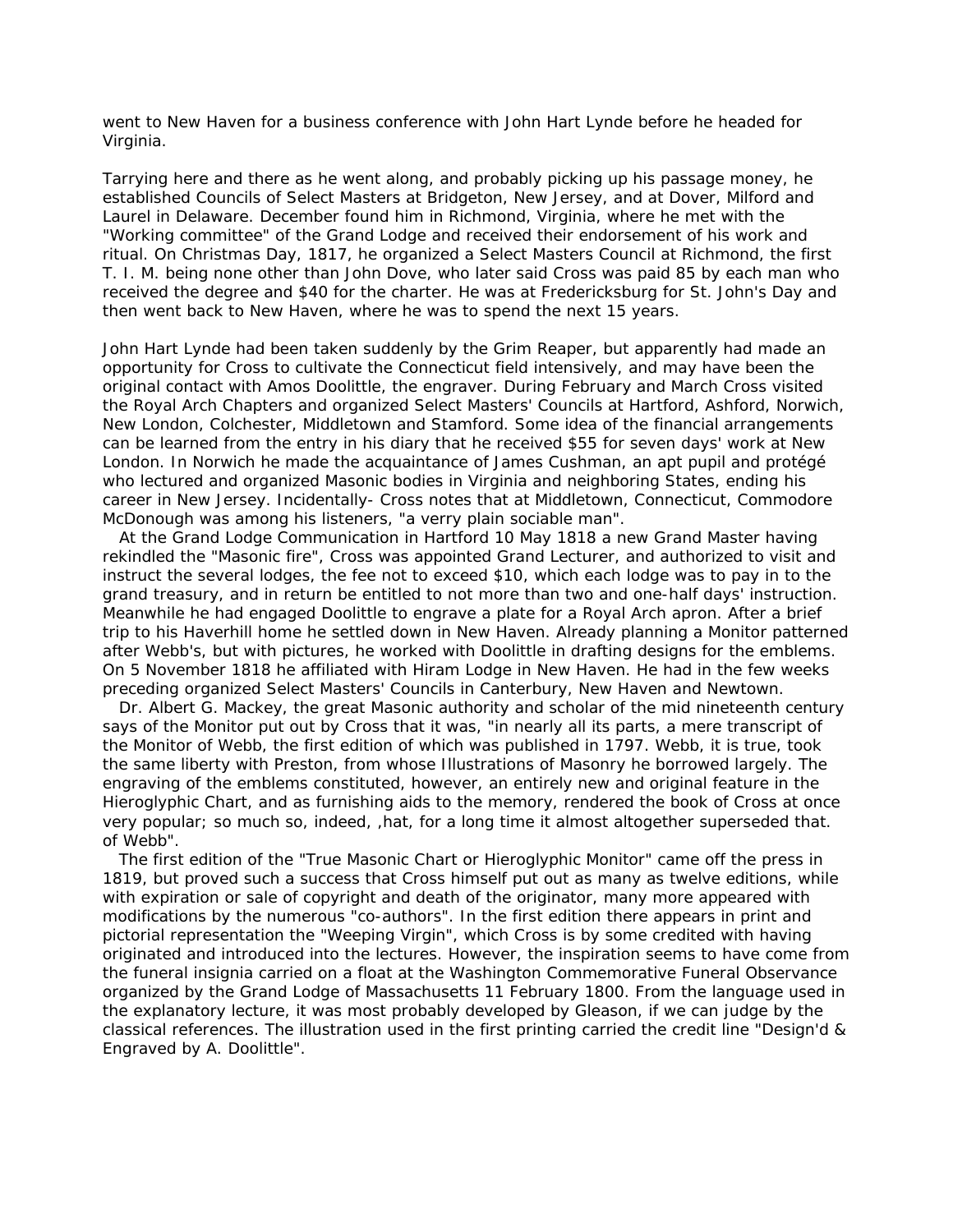It was on 18 May 1819 that the Grand Council of Royal and Select plasters in Connecticut was organized, the first in all the world. Cross had combined the two degrees and the Grand Council assumed their control. Thus in Lodge, Chapter, Council and Commandery was preserved the Temple Tradition and the sequence of the Word. For a most enlightening discussion of the question of the origin, jurisdiction over, and control of these two degrees, the interested reader is referred to the History of the Cryptic Rite.

Although not named in the minutes, Cross was doubtless at the organization of the Grand Council, and the next day made his report to the Grand Lodge as Grand Lecturer. There was some difficulty in satisfying everyone concerning the \$10 assessed against each Lodge, but Cross was continued as Grand Lecturer, allowed to appear as such wherever he was called. The next day he was present at the Grand Chapter and was appointed Grand Visitor for the western part of the State. In October that year he bought out Doolittle's interest in the publishing business. From his headquarters in New Haven he continued to visit the several Lodges, Chapters and Councils throughout the State.

Jeremy Ladd Cross received some of the chivalric degrees in "an unconstitutional encampment" at Boston, the exact date undetermined, although Batchellor says it was in the later part of August 1818. How this could have happened after Cross and Grand Commander Henry Fowle had been acquainted for years, cannot be explained. On 28 September 1819 he was proposed in St. John's Encampment at Providence "on the principle of healing", created a Knight of the Red Cross in ample form and dubbed a Knight Templar. The following October he was at Colchester, Connecticut, in Washington Commandery, when Fowle was present and brought that group into the Grand Encampment fold. Cross agreed with Fowle to publish a Knights Templar Chart, Fowle to have one-third the profits! In November he gave James Cushman "the work in the valiant Orders of Knighthood". Cross affiliated with Washington Commandery 23 October 1823 using his name in full. But although New Haven Commandery was organized in 1825, Cross never affiliated with his home town associates!

In May 1820 Cross attended the several Connecticut grand bodies at their annual sessions. The Grand Lodge approved his "True Chart etc" and recommended its adoption as a text book. He was elected Grand Sentinel of the Grand Chapter and continued in his appointment as Grand Visitor. He was now sending his book all over the country, shipments running into the hundreds, and also developing a sort of Masonic supply business. His diary refers to the design and sale of aprons, costumes, regalia and equipment.

In 1821 the Grand Lodge continued his appointment as Grand Lecturer; he was elected Grand Marshal of the Grand Chapter and continued as Grand Visitor (at the expense of Chapters which might employ him); and he was elected Grand Captain of the Guard in the Grand Council. His activity as lecturer was at its peak, his Monitor was adopted by Grand Lodge action and financing.

In 1823 he joined with other members of Hiram Lodge in organizing an offshoot named Adelphi Lodge, No. 63. Although frequently named as a member of various committees and often in the chair of the Master and other officers as a substitute, he himself was never elected to any station. No record has ever been found of his having passed the chair in any Lodge by election and service.

Until 1824 he continued to hold minor offices in the grand bodies, was authorized to lecture on call, and was also elected T.I.M. of Harmony Council, Royal and Select. Masters in New Haven, an office he was to fill for eight years. A new constitution and by-laws adopted by the Grand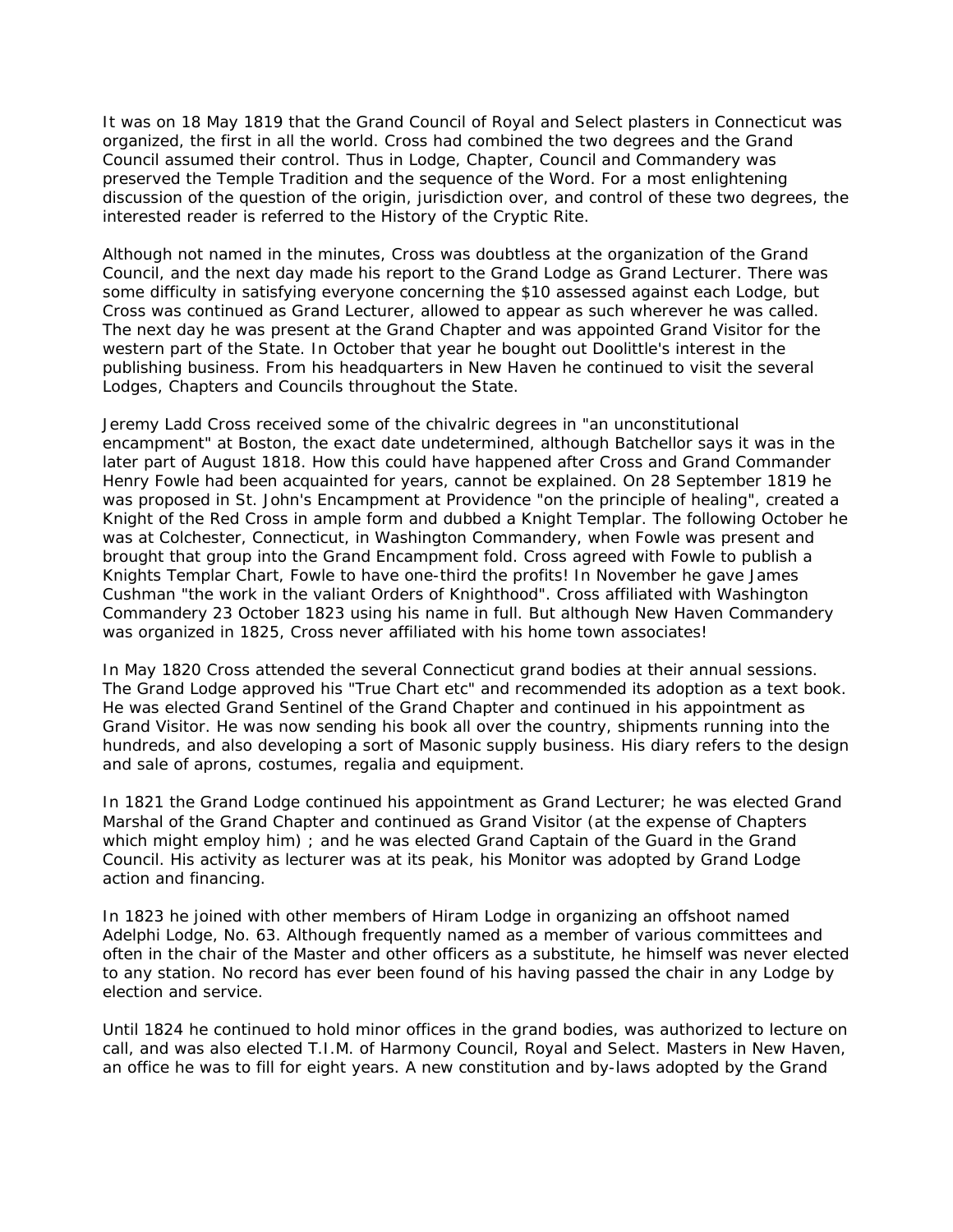Lodge in 1824 made no provision for a Grand Lecturer, and after that year no further mention of Jeremy L. Cross appears in the Proceedings of any of the grand bodies in Connecticut! His meteoric course as lecturer and teacher came to an end, although the trail he left still glows across the starry decked heavens of the Masonic firmament.



**JEREMY L. CROSS**  From an engraving in the second edition of the Monitor. This portrait was by Munger and the engraving by Jocelyn. A few years later Cross used a likeness credited to Samuel F. B. Morse.

While home in Haverhill for Thanksgiving in November 1826, he sat as Junior Warden of Grafton Lodge, No. 46, which had been instituted the September preceding. His father, venerable Deacon Cross also appears as a visitor to the Lodge. If it was feasible to trace Jeremy into every Lodge which he visited for the next thirty years, we doubtless would find dozens of entries which would show he was carrying on wherever he went, an example of modesty who took delight, and delighted others, in his rendition of the work.

The active lecturer now settled back into the chair of the sedate publisher, and Cross took steps to solidify his position as such. His name appears among the thousand or more Connecticut Masons who signed the 1832 Declaration of Principles during the anti-Masonic excitement, but the next year Cross apparently made better business connections, since he left New Haven and located in New York City. When Adelphi Lodge surrendered their Charter at about this time, Cross became an unaffiliated Mason, and, as far as can be ascertained, remained such for twenty years.

In New York his name first appears in the city directory for 1834-5 as a "paper commission merchant". He is listed as such or as a "publisher" until the 1852-3 issue, when he is shown as connected with the (George) Bulkeley Company. No further listing of his name occurs as resident or removal. His several business, residence or boarding house addresses were on Beekman, Pearl, John, Warren and Fulton Streets.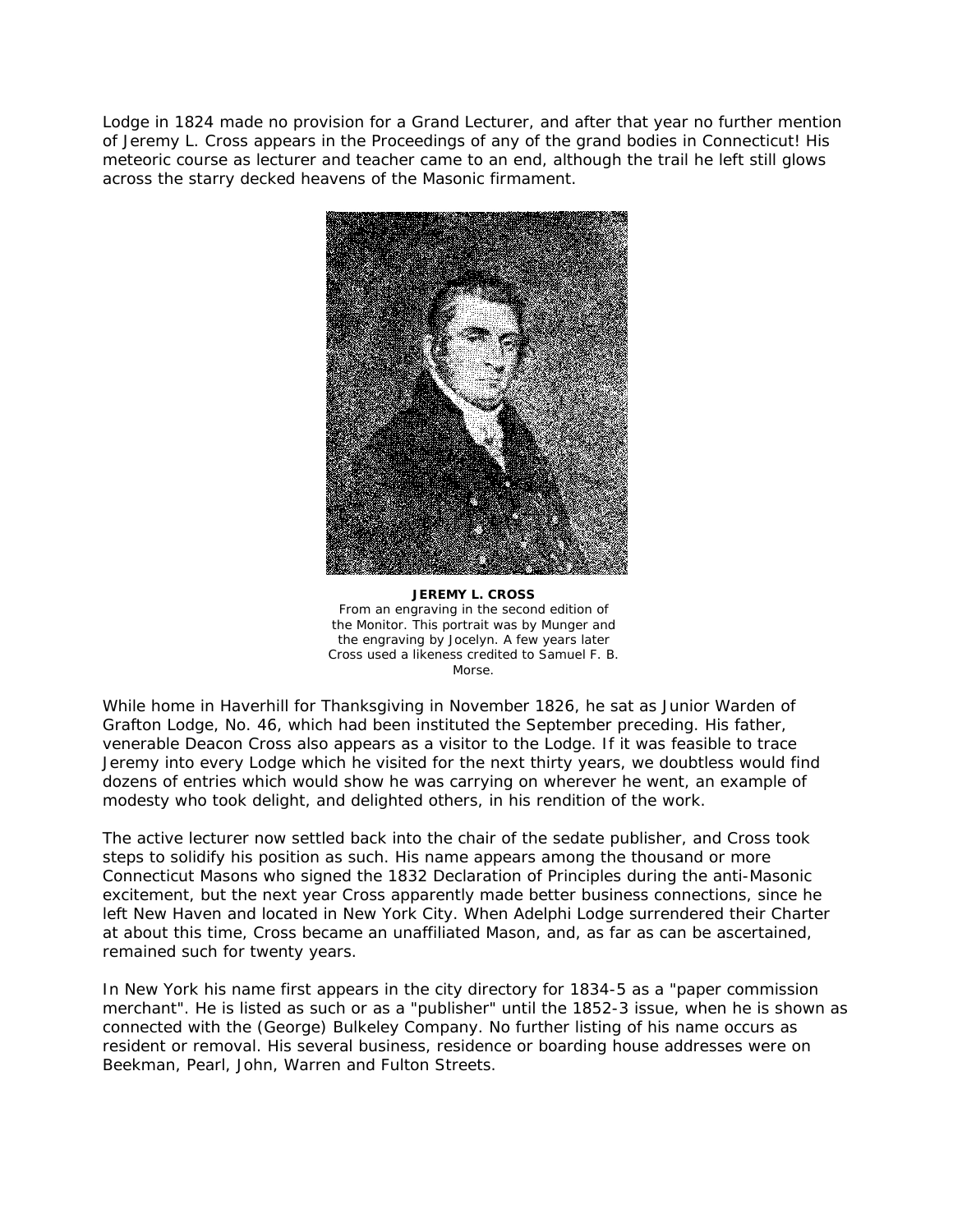During this period several editions of his Monitors appeared, and he continued to have manufactured "Lodge and Chapter decorations, jewels, furniture, collars, &c". "He kept a room devoted to sale of his books and Masonic items" and, according to Folger, was "the chief and most reliable dealer in Masonic books and merchandise". At that time "his character, as a man and a Mason, was unimpeachable, and there was not a single man in the whole land more highly esteemed by the brotherhood". Strangely enough he does not seem to have been conspicuously active behind tiled doors while in New York City, although the minutes of the city lodges have not been fine combed, in order to establish or determine his visits or possible affiliation.

The second quarter of the nineteenth century was a period of anti-Masonic frenzy in New England and upstate New York, and of unseemly contention among several rival factions in the many Masonic bodies and pseudo-rites of the metropolis. The Grand Lodge was rent with schism in which Henry C. Atwood, earlier associated with Cross in Connecticut, was a contentious leader. The Cerneau movement was very strong in the city and elsewhere. Cross was caught up in the controversial whirl. His earlier protégé, Atwood, was in and out of the Grand Lodge, depending on the ascendancy of a rebellious spirit or a willingness to acknowledge some authority other than his own. During one armistice in 1849 Cross sent a congratulatory letter to the Grand Lodge, along with it a complimentary copy of his Monitor in its latest edition!

But Atwood was soon again among the outs, and in 1851 Cross was persuaded to accept the post of Sovereign Grand Commander in the schismatic or recently fabricated bodies of the Scottish Rite, in which Atwood owed his standing to the original favor of James Cushman, then of New Jersey. "It was thought that the array of influential names would give a character to the body" according to Folger, and he himself interviewed the nearly 70 year old Jeremy L. Cross in an effort to obtain the latter's consent to take the post as nominal head of the "Atwood Council".

More or less in Folger's own words we learn that Cross responded by bringing forth his Patent, which had laid dormant from the time of its issue, and stated that he had never used it, because of his attachment to the ritual and the principles of Ancient York Masonry, as well as the light opinion he had entertained of the so-called "Ineffable Degrees". He was an old man. From his young days he had been educated in the "Ancient" system; he had labored earnestly through the years of his life to build it up, and was so firmly fixed in his opinions, that he saw no other Masonry in the world but that particular form, and believed that all else under the name of Masonry must be subservient and yield to the York rite precedence in all things. But at the same time he manifested a willingness to take the office, if it was clear that he could benefit Ancient York Masonry to which he was so much devoted.

He made two conditions to his consent to become Grand Commander of the Atwood Council of the Scottish Rite. The first was that it should be a fundamental law of the Council, that none but Royal Arch Masons should be received up to the 16th degree or Prince of Jerusalem. Second, that the remaining degrees would be open only to Knights Templar. Folger adds that although this was virtually closing the doors of the bodies under jurisdiction of the Council against a very large number who were desirous of being initiated, yet these conditions were acceded to, at least for the time being, and reorganization commenced. The list of officers of the "Supreme Council l or the Northern Hemisphere" headed by Cross included two long time associates from Connecticut, William H. Ellis, a Past Grand Master, and William H. Jones, a Past Grand Secretary, both of New Haven, as well as a Past Grand Master of New Jersey, and another "old man", full of honors as well as years, Reverend Salem Towne. A year or two later Cross resigned, perhaps disillusioned, and perhaps because he was called back to the family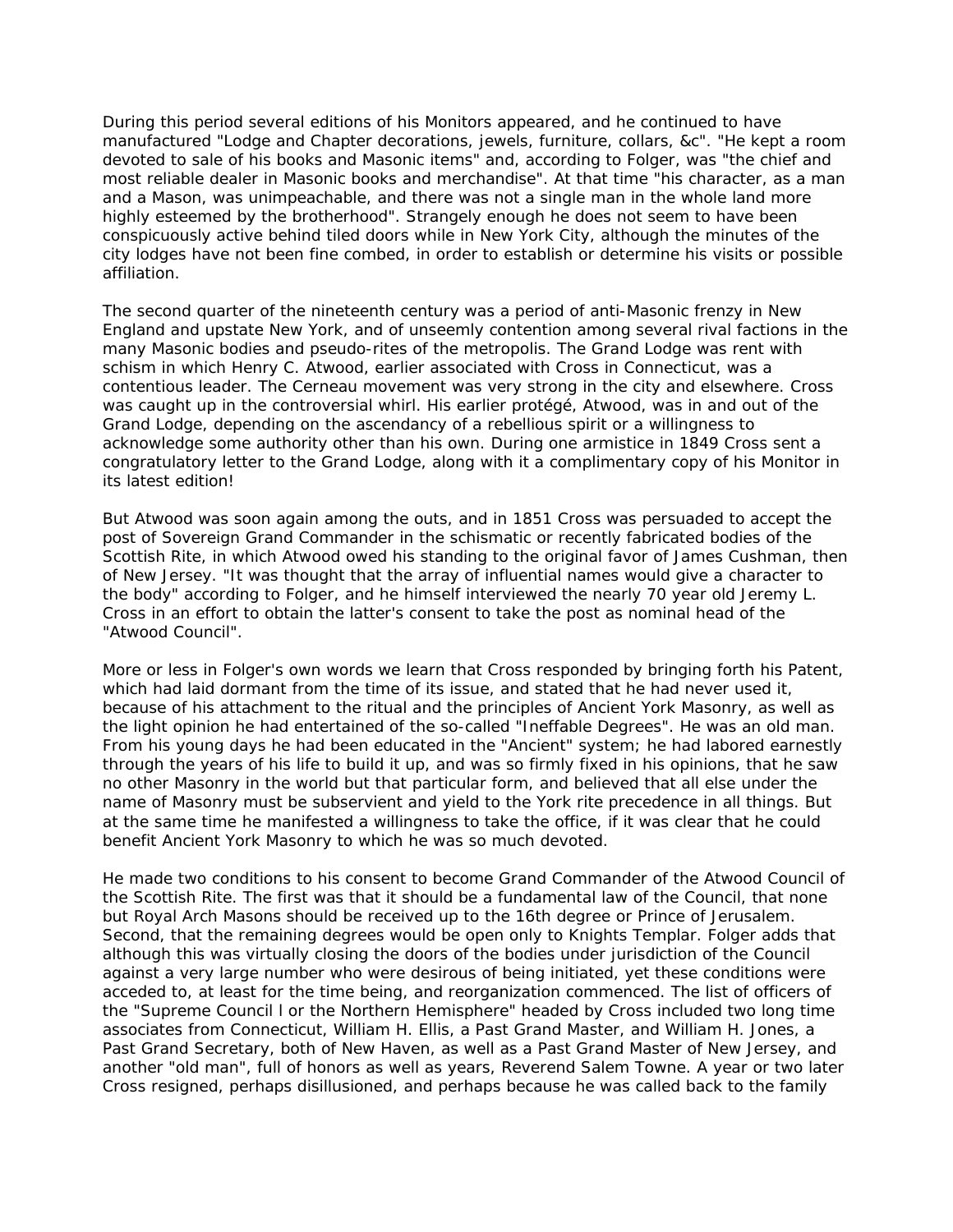homestead in New Hampshire, by personal choice or family affairs. At any rate he seems never to have functioned as Sovereign Grand Commander.

The date of the 33rd degree certificate which Cross held from the Supreme Council of the Ancient and Accepted Scottish Rite in Charleston, South Carolina, is 24 June 1824. The original is in the archives of the Grand Lodge of New Hampshire and will be recognized as genuine by any Mason privileged to view it. Both its existence and its validity have been called into question at different times, but seeing is believing. The great Albert Pike himself vindicated Cross as far as any doubt of his lawful possession of the 33rd degree or the genuineness of his commission is concerned. This patent, according to Cross, came to him "by the hands of Brother Barker", an associate of Cross in Connecticut who went to Charleston and became an agent of the Supreme Council, but whose performance was not always to their complete satisfaction. In Lobingier's history there is a hint that Cross surrendered a lot of papers he had somehow and somewhere acquired (at New Orleans?), "was obligated fully", and accepted as a member of the Supreme Council. The records, for the year when Cross was appointed, unfortunately are not complete in all detail. Agreement on jurisdictional lines between the northern and southern jurisdictions was not arrived at until several years later, and Cross was therefore one of the few Northerners honored with the 33rd degree by the Mother Supreme Council at Charleston.

His saltatory career in the Ancient and Accepted Rite is not necessarily evidence of any inconsistency on the part of Cross, or an indication of the value which he placed upon the possession of the degrees and his preferment. But it is remarkable that he was received in the first place by the Cerneau-Clinton-Lowndes bodies in New York; accepted without reservation in the New Orleans bodies of somewhat indeterminate allegiance and derivation; confirmed, and we might say, healed by the Supreme Council at Charleston; and then should agree to assume the dignity of Sovereign Grand Commander of the Atwood Council, knowing the circumstances. But we must remember that at this time "Ordo ab Chao" was an objective, not an accomplished fact. Union, stability, peace and contentment were not to be established for another quarter century. Significantly, Folger tells us that Cross resigned within a year "on account of ill health", which may explain a good deal that had happened. Ellis, Jones and Towne were dropped from the official list in the reorganization which followed.

The land records of Haverhill contain numerous entries of transactions where Jeremy is concerned, frequently mortgages in return for loans to his relatives. On 28 May 1853 he is listed as "of New York" but on 29 October following is "of Haverhill.". Only his sister, Eliza, was left of a long lived family when Cross came home and quietly watched the lengthening shadows drawing nigh. He was still attached to Masonry and affiliated with Grafton Lodge (46) apparently after assisting in its resuscitation. He wrote the 1857 by-laws and was the second man to sign them, immediately after the new Master. He took part occasionally in the work and at least once acted as installing officer. He is last on record in attendance on 16 June 1859. In one of his letters from Haverhill to a New York correspondent he says he had long since given up lecturing, but recommended Edmund B. Hays as a competent substitute. Since Hays had not been made until 1847 it would appear that Cross, while in New York, was lecturing to a few favorite and responsive individuals. Ebenezer Wadsworth, John Barney, Benjamin Enos and others "were all schooled by Cross".

Jeremy Ladd Cross never married, or, in his words was not to "enjoy the comforts that are derived from domestic society", although there are occasional references in his diary to some charming female who caught his eye, and turned his mind toward reflection on his single state. The same narrative (most easily accessible as an appendix to the History of the Cryptic Rite) shows a struggle with his soul during young manhood. He turned from Universalism to Episcopalianism, and perhaps other denominational preferences, from time to time, although